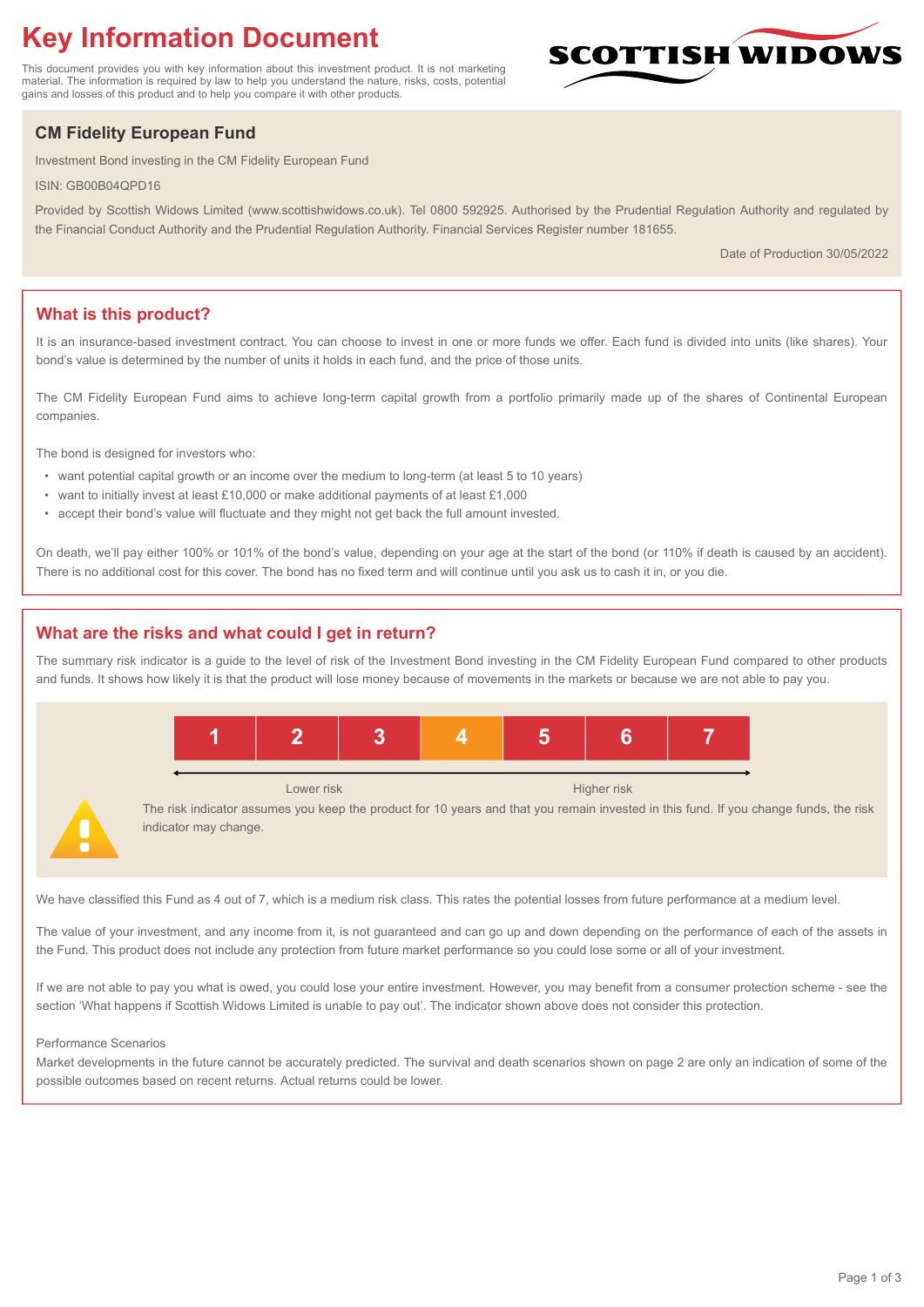

#### **What are the risks and what could I get in return? (continued)**

This table shows the money you could get back over the next 10 years, under different scenarios, assuming that you invest £10,000. The figures below assume no withdrawals are taken and do not allow for any Large Fund Bonus which may apply. The scenarios shown illustrate how your investment could perform. You can compare them with the scenarios of other products. The scenarios presented are an estimate of future performance based on evidence from the past on how the value of this investment varies, and are not an exact indicator. What you get will vary depending on how the market performs and how long you keep the investment. The stress scenario shows what you might get back in extreme market circumstances, and it does not take into account the situation where we are not able to pay you. The death scenario assumes investments perform in line with the moderate scenario.

The figures shown include all the costs of the product itself, but may not include all the costs that you pay to your adviser. The figures do not take into account your personal tax situation, which may also affect how much you get back. Before deciding to invest, you should read the Additional Information Document for more information on the risks and what you might get back. See page 2 for information on how the performance scenarios are calculated.

| <b>Investment £10,000</b> |                                                    |           |           |                                             |  |  |
|---------------------------|----------------------------------------------------|-----------|-----------|---------------------------------------------|--|--|
|                           | 1 year                                             |           | 5 years   | 10 years<br>(Recommended<br>holding period) |  |  |
| <b>Survival Scenarios</b> |                                                    |           |           |                                             |  |  |
| <b>Stress scenario</b>    | £1,859<br>What you might get back after costs      |           | £3,688    | £2,264                                      |  |  |
|                           | Average return each year<br>$-81.41%$              |           | $-18.09%$ | $-13.80%$                                   |  |  |
| Unfavourable scenario     | £8,354<br>What you might get back after costs      |           | £7,590    | £7,705                                      |  |  |
|                           | Average return each year                           | $-16.46%$ | $-5.37%$  | $-2.57%$                                    |  |  |
| Moderate scenario         | What you might get back after costs                | £10,413   | £12,382   | £15,374                                     |  |  |
|                           | Average return each year                           | 4.13%     | 4.37%     | 4.39%                                       |  |  |
| Favourable scenario       | What you might get back after costs                | £12,886   | £20,052   | £30,453                                     |  |  |
|                           | Average return each year                           | 28.86%    | 14.93%    | 11.78%                                      |  |  |
| <b>Death scenarios</b>    |                                                    |           |           |                                             |  |  |
| Insured event             | What your beneficiaries might get back after costs | £10,518   | £12,506   | £15,528                                     |  |  |

#### **What happens if Scottish Widows is unable to pay out?**

Your Plan is fully covered by the Financial Services Compensation Scheme. More information about compensation arrangements is available from the Financial Services Compensation Scheme, who can be contacted on 0800 678 1100 or 0207 741 4100 or via their website at www.fscs.org.uk

### **What are the costs?**

The Reduction in Yield (RIY) shows what impact the total costs you pay will have on the investment return you might get. The total costs take into account one-off, ongoing and incidental costs. The amounts shown here are the cumulative costs of the product itself, for three different holding periods. The monetary figures shown assume you invest £10,000 and investments perform in line with the moderate scenario. The figures are estimates and may change in the future. The person selling you or advising you about this product may charge you other costs. If so, this person will provide you with information about these costs, and show you the impact that all costs will have on your investment over time.

| Investment £10,000              |                             |                              |                            |  |  |  |
|---------------------------------|-----------------------------|------------------------------|----------------------------|--|--|--|
| <b>Scenarios</b>                | If you cash in after 1 year | If you cash in after 5 years | If you cash in at 10 years |  |  |  |
| Total costs                     | £274                        | £1,220                       | £2,523                     |  |  |  |
| Impact on return (RIY) per year | 2.68%                       | 2.26%                        | 2.21%                      |  |  |  |